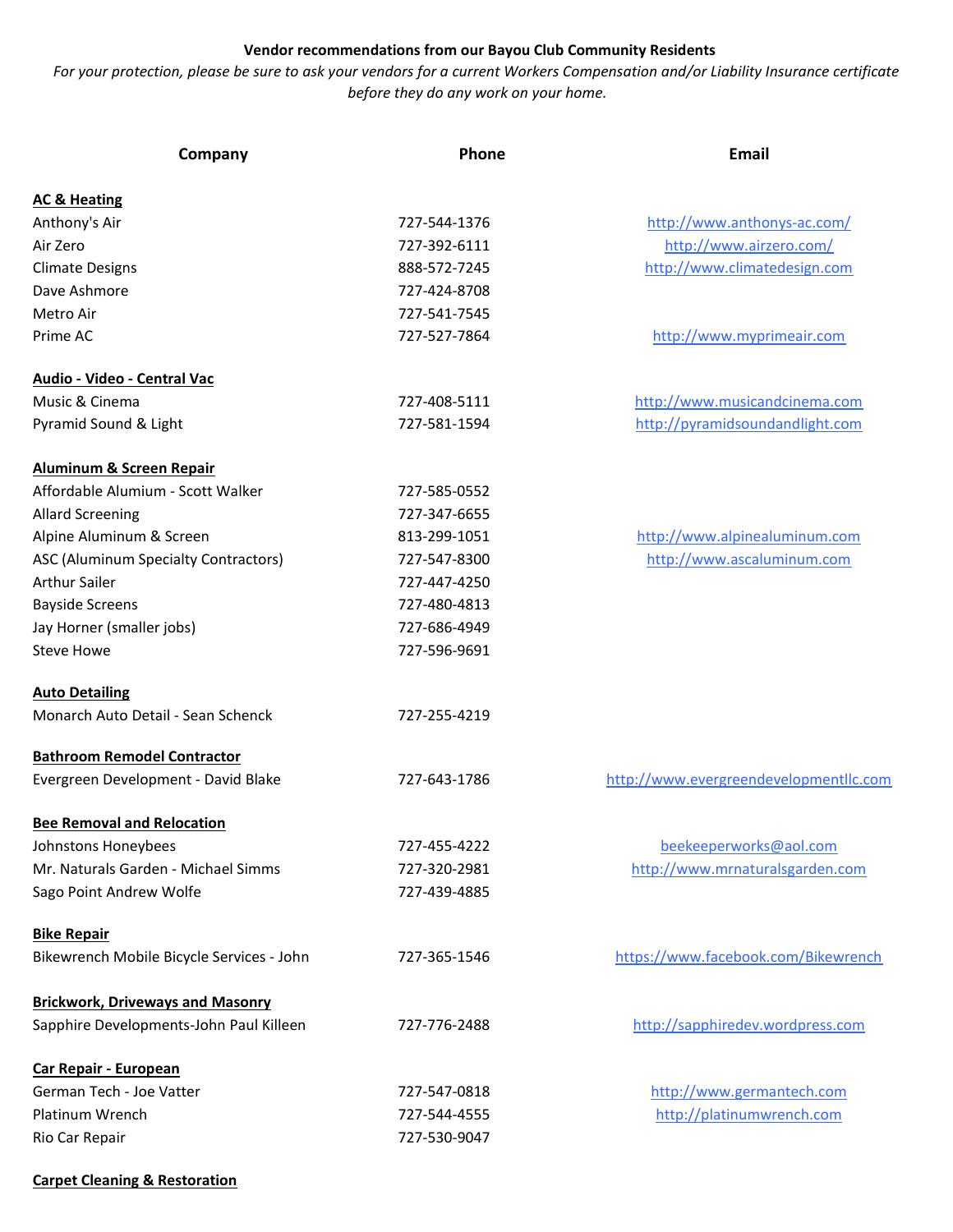| Chris's Carpet Cleaning & Restoration     | 727-397-1511  | http://www.chriscarpetservice.com/       |
|-------------------------------------------|---------------|------------------------------------------|
| U.S. Carpet (David Benedict)              | 727-544-0551  |                                          |
| <b>Chimney Cleaning &amp; Repair</b>      |               |                                          |
| Suncoast Chimney                          | 727-527-9599  | http://suncoastchimney.com               |
| <b>Computer Repairs/IT</b>                |               |                                          |
| <b>Business Computer Resourse</b>         | 727-572-1116  | http://bcrflorida.com                    |
| Marcus Lembo                              | 727-403-2856  | mlembo88@gmail.com                       |
| Docks & Sea Walls                         |               |                                          |
| <b>Gibson Marine</b>                      | 727-942-3111  | www.gibson-marine.com                    |
| Dog Sitter/Walker                         |               |                                          |
| Lynn Gray - dog walker or cat care        | 757-897-1875  | lynnieg46@gmail.com                      |
| Sabrina Smith - sitter/walker             | 727-748-5816  |                                          |
| <b>Driveway</b>                           |               |                                          |
| Concrete Wizard                           | 727-498-1954  |                                          |
| <b>Creative Resurfacing</b>               | 727 230-8885  | http://www.creativeresurface.com         |
| Earth Mark - Randy                        | 727-420-3807  |                                          |
| Paver House                               | 727) 530-1400 |                                          |
| <b>Dry Cleaners</b>                       |               |                                          |
| Sacino's Dry Cleaning                     | 727-471-0573  | http://www.sacinocleaners.com/           |
| <b>Dryer Vent Cleaning</b>                |               |                                          |
| <b>Duct Busters</b>                       | 727-787-7087  | http://www.ductbusters.com               |
| <b>Richard Dubay</b>                      | 727-326-2075  | rdubay99@yahoo.com                       |
| <b>Vent Smart</b>                         | 813-712-9848  | http://www.safedryervent.com             |
| <b>Drywall</b>                            |               |                                          |
| <b>Bennie Diggins</b>                     | 727-741-7323  |                                          |
| <b>Electrical Service</b>                 |               |                                          |
| A American Electric - Mark                | 727-588-0126  | http://aamericanelectric.com             |
| <b>Estate Sales</b>                       | 727-295-7757  |                                          |
| Castaway Estate Sales                     |               | www.castawayestatesales.com              |
| <b>Fencing</b>                            |               |                                          |
| <b>Fence Factory</b>                      | 727-726-7554  | http://www.bayareafencefactory.com       |
| <b>West Coast Fence</b>                   | 727-522-4111  | http://www.westcoastfence.com            |
| <b>Flooring</b>                           |               |                                          |
| A1 Flooring - Forrest Maynard             | 727-526-9011  |                                          |
| Abbey Carpet & Flooring - Pam Lawrence    | 727-524-1445  | http://largo.abbeycarpet.com             |
| <b>Flooring America</b>                   | 727-498-2885  | http://www.flooringamericaofseminole.com |
| Floor Coverings International - Bill Hess | 727-593-2100  | http://floorcoveringsinternational.com   |
| Hanover Flooring - Jim                    | 813-920-0706  | http://www.hanovercarpetonetampa.com     |

## Garage Door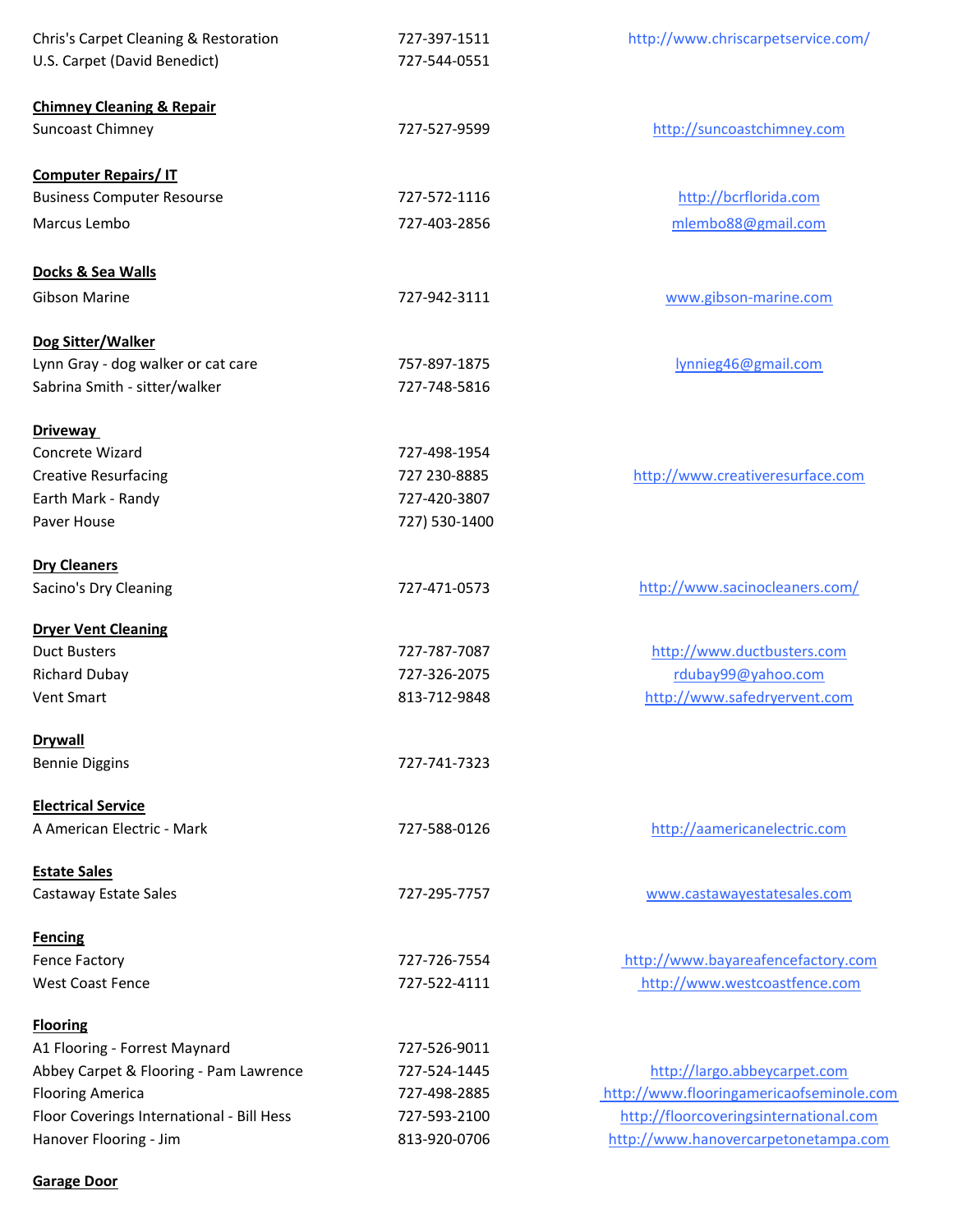| Overhead Garage Door Company                    | 727-789-6877       | http://www.overheaddoorclearwater.com |
|-------------------------------------------------|--------------------|---------------------------------------|
| Glass                                           |                    |                                       |
| Silvernail Glass & Mirror                       | 727-381-2178       | http://www.silvernailglass.com        |
| <b>General Contractor</b>                       |                    |                                       |
| <b>KRD Construction, LLC</b>                    | 727-499-8535       | KRDConstructionLLC@gmail.com          |
| TA Smith Development Corp                       | $(727) 546 - 9696$ |                                       |
| <b>Gutter Repairs</b>                           |                    |                                       |
| <b>Gutters Done Wright</b>                      | 727-807-7999       | www.guttersdonewright.com             |
| <b>Golf Cart Sales, Repairs, Parts, Rentals</b> |                    |                                       |
| Crusin Carts - Bobby Diaz                       | 727-350-2002       | crusincarts.com                       |
| <b>Handyman</b>                                 |                    |                                       |
| Around the Clock Painting - David Stuart        | 727-424-7933       |                                       |
| <b>Bill Smotherman</b>                          | 727-475-0206       |                                       |
| Curb Appeal - Jeff Earnhart                     | 727-433-2872       |                                       |
| Hilton Varanda                                  | 727-455-7352       | hiltonvaranda@gmail.com               |
| Keystone Captial Construction - Vladimir        | 727-410-2241       | http://www.kcc-usa.com                |
| Randy Tim                                       | 201-597-5242       |                                       |
| <b>Home Owners Insurance</b>                    |                    |                                       |
| Vault Insurance - Mark Phillips (Agent)         | 727-215-2183       |                                       |
| <b>Home Watch Service</b>                       |                    |                                       |
| Abode Aware - Michael Constantine (Owner)       | 404-345-1334       | michael@abodeaware.com                |
| <b>House Repairs from Water/Wind Damage</b>     |                    |                                       |
| Restoration of Tampa - Paul Davis               | 813-984-2700       | www.pdrtampa.com                      |
| <b>Housekeepers</b>                             |                    |                                       |
| Eva                                             | 727-641-7955       |                                       |
| Joanne Haney                                    | 727-415-2606       |                                       |
| Rosa's Cleaning Services                        | 727-637-1222       |                                       |
| <b>Sirena's Cleaning Service</b>                | 727-452-1648       |                                       |
| Sylvia Pascaul                                  | 727-709-5748       |                                       |
| <b>Interior Designer</b>                        |                    |                                       |
| Laura Anderson - Christmas Home Decorator       | 727-515-5490       | laurastpete@aol.com                   |
| <b>Irrigation Repairs</b>                       |                    |                                       |
| John Williams                                   | 727-522-9874       |                                       |
| Mr. Dependable                                  | 727-823-1836       |                                       |
| Proturf Landscapes - Harry Michalek             | 727-391-1115       | www.proturflandscapes.net             |
| <b>Rich Moseley</b>                             | 727-439-0792       |                                       |
| Heaven's rain                                   | 727-318-3414       |                                       |

## Junk Removal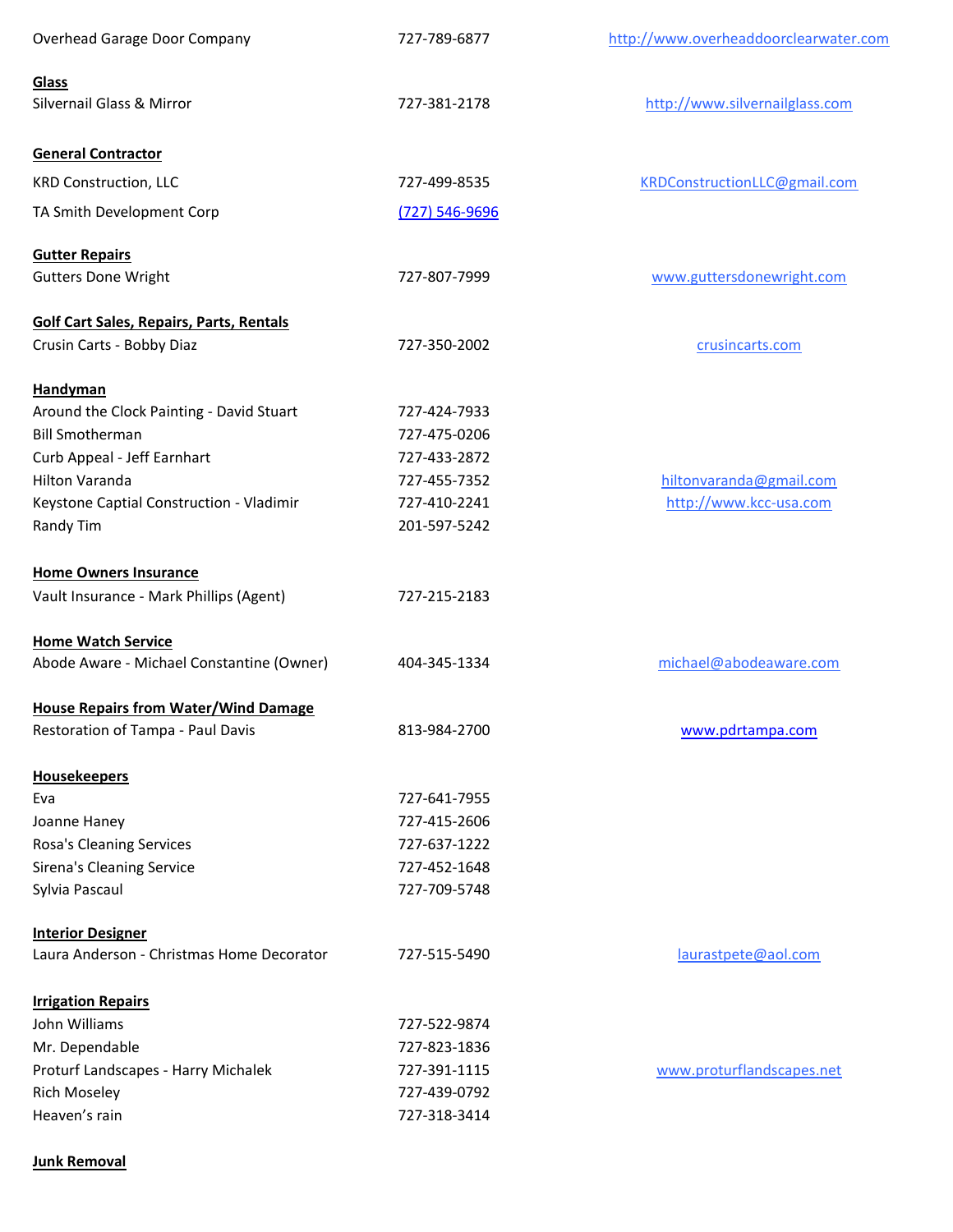| <b>Junk King</b>                                          | 1-888-888-JUNK | www.junk-king.com                      |
|-----------------------------------------------------------|----------------|----------------------------------------|
| Landscaping                                               |                |                                        |
| <b>Creative Cultivations Lanscaping</b>                   | 727-525-8200   | http://creative-cultivations.com       |
| Landscape by Palmer - Joe                                 | 727-510-9999   | http://palmerlandscape.com             |
| Mueller                                                   | 727-394-8422   | http://www.awardwinninglawns.com       |
| Professor Green Thumb                                     | 727-417-3311   | http://www.professorgreenthumb.com     |
| Proturf Landscapes - Harry Michalek                       | 727-391-1115   | http://proturflandscapes.net           |
| <b>Pinellas Tree Service</b>                              | 727-474-0356   | http://www.pinellastree.com/           |
| Rob's Cutting Edge - Rob Matthews                         | 727-410-8229   |                                        |
| Sunshine - Tom Larsen                                     | 727-224-0147   |                                        |
| Westcoast                                                 | 727-585-0697   | http://www.westcoastlawns.com          |
| <b>Willow Tree</b>                                        | 727-585-0697   |                                        |
| <b>Landscape Lighting</b>                                 |                |                                        |
| Landscape Lighting Repair                                 | 813-545-0955   | lightingrepairinc@yahoo.com            |
| Patti Lansing                                             | 727-527-1817   |                                        |
| <b>Mailbox Repair &amp; Masonry</b>                       |                |                                        |
| <b>Bayside Building</b>                                   | 727-573-1133   | http://www.baysidebuildingservices.com |
| Carr Plastering & Stucco, Inc. - Joe Carr                 | 727-584-1805   |                                        |
| Precision Concrete & Masonry - Joe                        | 727-564-1098   |                                        |
| Southern Quality Plastering                               | 727-399-0028   | sqpiguy@tampabay.rr.com                |
| Steve's Stucco & Plastering - Steve Tremblay              | 727-463-3983   |                                        |
| <b>Thunder Bay Renovations</b>                            | 727-678-1314   | <b>Anthony Montecalvo</b>              |
| <b>Mailbox Straightening</b>                              |                |                                        |
| Proturf Landscapes - Harry Michalek                       | 727-391-1115   | http://proturflandscapes.net           |
| Sapphire Developments - John Paul Killeen                 | 727-776-2488   | http://sapphiredev.wordpress.com       |
| <b>Marble &amp; Granite Installation</b>                  |                |                                        |
| Marblelife of Tampa                                       | 813-661-4866   | www.marblelife-tampa.com               |
|                                                           |                |                                        |
| <b>Organization</b><br>Get It Together Pros - Kathy Madow | 727-433-0704   | kmadow88@aol.com                       |
|                                                           |                |                                        |
| <b>Painting</b>                                           |                |                                        |
| Anatoliy Dudenkov                                         | 727-392-4457   | 727-459-0410 cell                      |
| AG Painting - Andy                                        | 727-455-6957   |                                        |
| AJ Williams Pressure Washing & Painting                   | 727-678-4204   | ajwilliamspaint@gmail.com              |
| Around the Clock Painting - David Stuart                  | 727-424-7933   |                                        |
| Curb Appeal - Jeff Earnhart                               | 727-433-2872   |                                        |
| David Banta                                               | 727-417-2618   |                                        |
| <b>Edgar Thomas</b>                                       | 727-686-4491   |                                        |
| Kevin Cawley                                              | 813-817-1089   |                                        |
| <b>Kilgore Painting</b>                                   | 727-550-7819   |                                        |
| Kostas & Chris Painting, Inc.                             | 727-797-6373   | enikolop@judle.org                     |
| <b>Phillip Morris</b>                                     | 727-644-2114   |                                        |
| <b>Protective Painting</b>                                | 727-526-7319   | http://www.protectivepainting.com      |
| <b>Tim Barrett Painting</b>                               | 727-254-8466   |                                        |
| Timm Group Stucco - Carlos Rodriques                      | 727-623-4980   | http://www.timmgroupstucco.com         |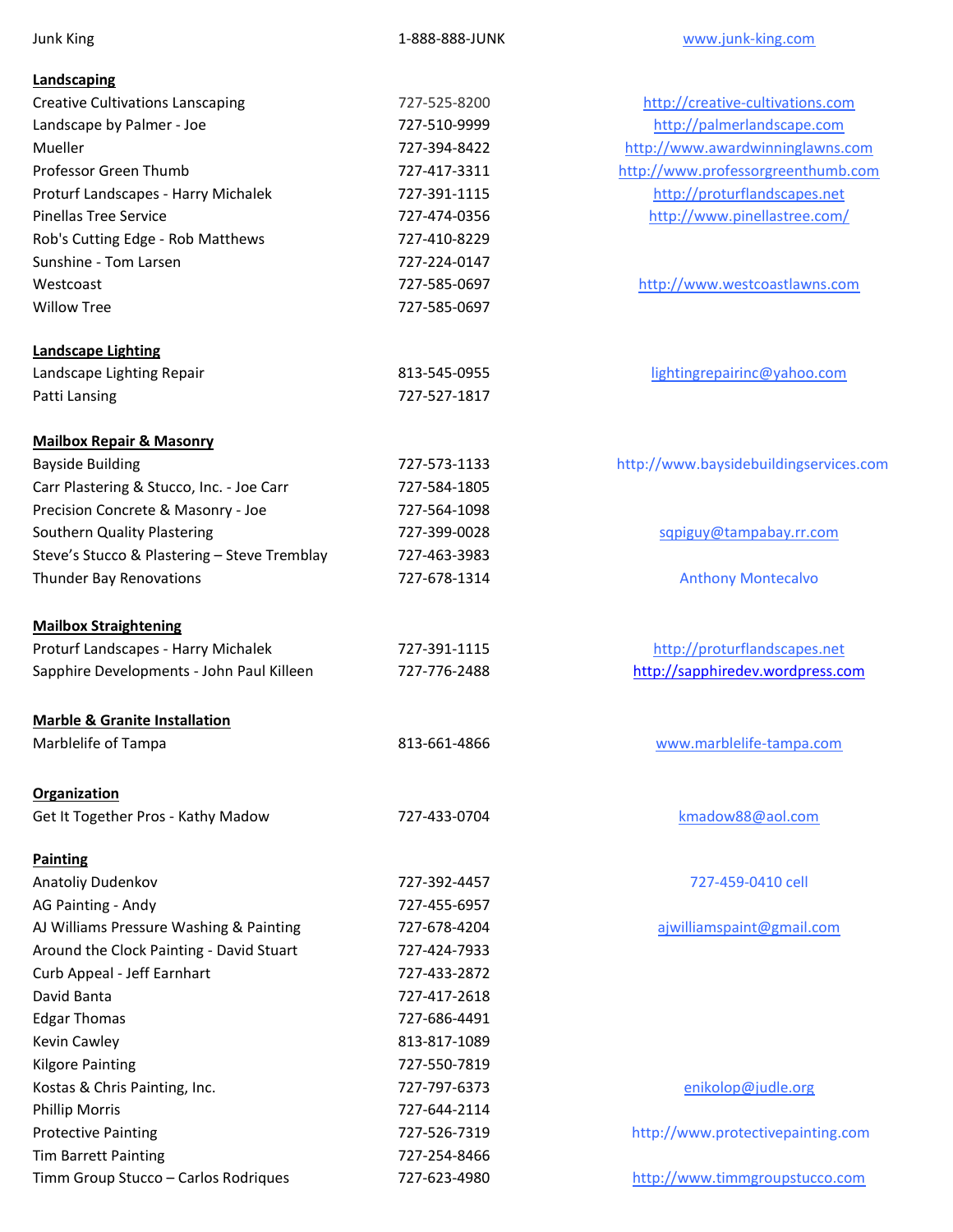| Tommy Lee                                        | 727-244-4774         | tommylee218@gmail.com                |
|--------------------------------------------------|----------------------|--------------------------------------|
| <b>Paver Installation &amp; Repair</b>           |                      |                                      |
| CM Pavers - Casey Mooney                         | 727-688-9394         |                                      |
| Mark Pinson                                      | 727-481-3295         | markppr.com                          |
| Hilton Varanda                                   | 727-455-7352         | hiltonvaranda@gmail.com              |
| <b>Gulf Coast Paver Restoration - Adam Brown</b> | 813-792-9276         | www.gulfcoastpaverrestoration.com    |
| Summitt Group Professional Landscaping - Victor  | 727-639-2800         |                                      |
| <b>Pest Control</b>                              |                      |                                      |
| <b>ABC Pest Control</b>                          | 727-546-8787         | www.abc-pestcontrol.com              |
| All-R-Pest Control - Rick                        | 727-381-7378         |                                      |
| Pest Bear                                        | 813-818-9898         | http://pestbear.com                  |
| Proturf Landscapes - Harry Michalek              | 727-391-1115         | http://proturflandscapes.net         |
| <b>Plumbing</b>                                  |                      |                                      |
| <b>Besel Plumbing</b>                            | 727-544-5914         | http://www.beselplumbinginc.com/     |
| <b>Billy the Sunshine Plumber</b>                | 727-526-2313         |                                      |
| <b>Carr Plumbing</b>                             | 727-725-1687         |                                      |
| <b>Garrett Plumbing</b>                          | 727-393-3484         | http://www.garrettplumbinginc.com/   |
| Able Plumbing Group                              | 727-330-2733 ext 201 | www.ableplumbinggroup.com            |
| Holder Plumbing - Dalton                         | 727-343-7400         | http://dholderplumbing.com/          |
| Largo Plumbing                                   | 727-596-0525         | http://www.largo-plumbing-co.com/    |
| <b>Midway Services</b>                           | 727-565-4715         | http://midwayservices.com/           |
| <b>Professional Plumbing Solutions</b>           | 727-824-9999         |                                      |
| Roger Harper Plumbing                            | 727-394-2717         |                                      |
| Tom Green Plumbing - Dave                        | 727-596-9900         |                                      |
| <b>Pool Cleaning Service</b>                     |                      |                                      |
| A Advantage Leak Detection                       | 949-438-0846         | http://advantageleakdetection.com/#/ |
| Bay Area Pool Tech - Robbie                      | 727-807-7084         |                                      |
| Clear Tech                                       | 727-347-6770         | http://www.cleartechpools.com        |
| Dan the Pool Man- Andrew Helton                  | 727-313-6315         |                                      |
| Dolly's Pool Cleaning                            | 727-422-1248         |                                      |
| D.R. Lewis Pool Service -"Butch"                 | 727-541-9886         |                                      |
| Gulf to Bay Pools                                | 855-485-3766         |                                      |
| JPM Pool Cage Painting                           |                      | www.poolcagepainting.com             |
| Precision Pool Cleaning Service - Roger          | 727-544-0702         |                                      |
| <b>Triangle Pool</b>                             | 727-531-0473         | http://www.triangle-pool.com         |
| <b>Triton Pool Co</b>                            | 727-545-5325         | http://tritonpool-spa.com/           |
| <b>Pool Remodel</b>                              |                      |                                      |
| 1st Choice Contracting - Nick Meyers             | 813-486-4428         | http://www.1stchoicecontracting.com  |
| Landmark Pools - Pat O'Connell                   | 813-267-1245         |                                      |
| New Generation Pools - Mike Fortenbury           | 727-644-4057         |                                      |
| <b>Pressure Washing</b>                          |                      |                                      |
| Aim High Pressure Washing                        | 727-272-3092         | https://aimhighpressurewash.com      |
| AJ Williams Pressure Washing & Painting          | 727-678-4204         | ajwilliamspaint@gmail.com            |
| All Surface Power Washing                        | 727-543-3276         |                                      |
| Around the Clock Painting - David Stuart         | 727-424-7933         |                                      |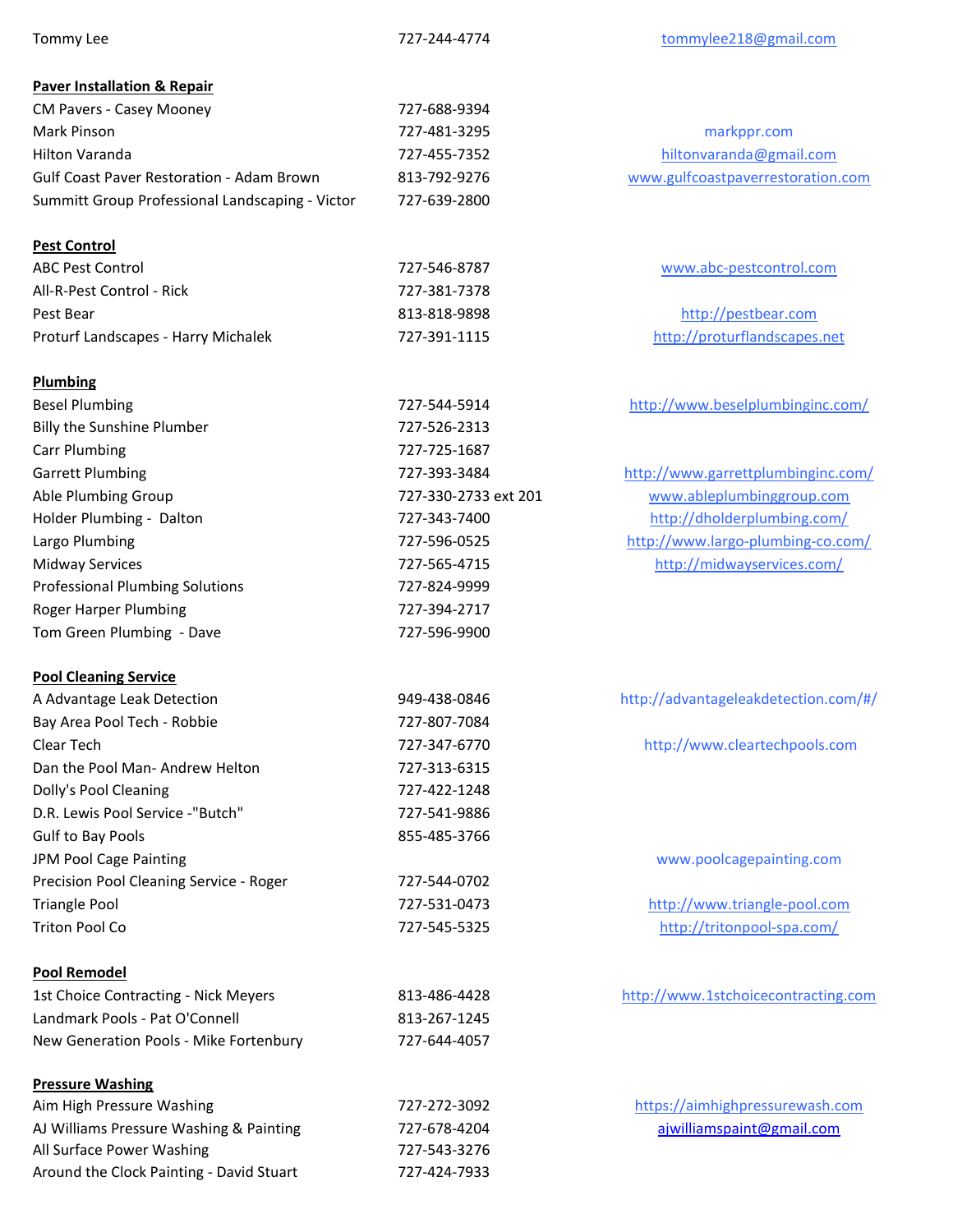| Curb Appeal - Jeff Earnhart                    | 727-433-2872 |                                |
|------------------------------------------------|--------------|--------------------------------|
| Generations Pressure Washing - Steve Piatkin   | 727-420-7472 | http://www.generationspressu   |
| Grime Busters - Kim Douglas or Pierre          | 727-785-1176 | http://www.grimebustersta      |
| Jack Walsh                                     | 727-999-4422 |                                |
| Jeremy Gonzalez                                | 727-643-6536 |                                |
| Kostas & Chris Painting, Inc.                  | 727-797-6373 | enikolop@judle.c               |
| Kyle Smith                                     | 727-667-9687 |                                |
| Mark Pinson                                    | 727-481-3295 | markppr.com                    |
| Professional Pressure - Ryan Hall              | 727-484-2484 |                                |
| <b>SunCoast Hydro Cleaning</b>                 | 727-242-4257 | www.suncoasthydroclea          |
| <b>Roof Cleaning</b>                           |              |                                |
| AJ Williams Pressure Cleaning - Adam           | 727-678-4204 | ajwilliamspaint@gma            |
| All Star Roofing                               | 813-672-4743 | www.allstarroofingandre        |
| Apple Roof - Gary Compton                      | 727-277-2524 |                                |
| <b>Brent Griffith Roofing</b>                  | 727-319-3408 |                                |
| Generations Pressure Washing - Steve Piatkin - | 727-420-7472 | http://www.generationspressu   |
| <b>Grime Busters</b>                           | 727-785-1176 | http://www.grimebustersta      |
| Grime Fighters - Daniel Currier                | 727-692-6600 | http://saynotogrime            |
| Jeff's Famous Pressure Washing                 | 813-295-7777 | (uses chemicals so less walkir |
| Professional Pressure - Ryan Hall              | 727-484-2484 |                                |
| <b>Roof Repair or Replacement</b>              |              |                                |
| Acoma Roofing                                  | 727-733-5580 |                                |
| <b>Custom Interior Associates</b>              | 727-395-0406 | http://www.roofingcontrac      |
| James Roofing                                  | 727-289-7171 | www.jamesroofingin             |
| John Hogan Roofing - Max                       | 727-461-5528 |                                |
| Handyman Roofing - Chris                       | 727-577-2468 |                                |
| <b>Pikes Peak</b>                              | 727-458-2244 |                                |
| <b>Spicer Roofs</b>                            | 727-527-2500 |                                |
| <b>Tri-County Roofing</b>                      | 727-544-8233 |                                |
| <b>Screen Repair &amp; Aluminum Repair</b>     |              |                                |
| Affordable Alumium - Scott Walker              | 727-585-0552 |                                |
| <b>Allard Screening</b>                        | 727-347-6655 |                                |
| Alpine Aluminum & Screen                       | 813-299-1051 | http://www.alpinealumi         |
| ASC (Aluminum Specialty Contractors)           | 727-547-8300 | http://www.ascalumin           |
| <b>Arthur Sailer</b>                           | 727-447-4250 |                                |
| <b>Bayside Screens</b>                         | 727-480-4813 |                                |
| Jay Horner (smaller jobs)                      | 727-686-4949 |                                |
| <b>Steve Howe</b>                              | 727-596-9691 |                                |
| Senior Screen                                  | 727-224-6999 |                                |
| Sidewalk, Stucco & Mailbox Repair              |              |                                |
| Bayside Building - JR                          | 727-573-1133 | http://www.baysidebuilding     |
| Steve's Stucco & Plastering - Steve Tremblay   | 727-463-3983 |                                |
| <b>Sign Makers</b>                             |              |                                |
| Sapphire Signs                                 | 727-393-4543 |                                |
|                                                |              |                                |

http://www.generationspressurewashing.com http://www.grimebusterstampabay.com

enikolop@judle.org

www.suncoasthydrocleaning.com

aj williams paint@gmail.com www.allstarroofing and repair.com

http://www.generationspressurewashing.com http://www.grimebusterstampabay.com http://saynotogrime.com/ (uses chemicals so less walking on roof tiles)

http://www.roofingcontractorstpete.org www.jamesroofinginc.com

http://www.alpinealuminum.com http://www.ascaluminum.com

http://www.baysidebuildingservices.com

Solar Panels